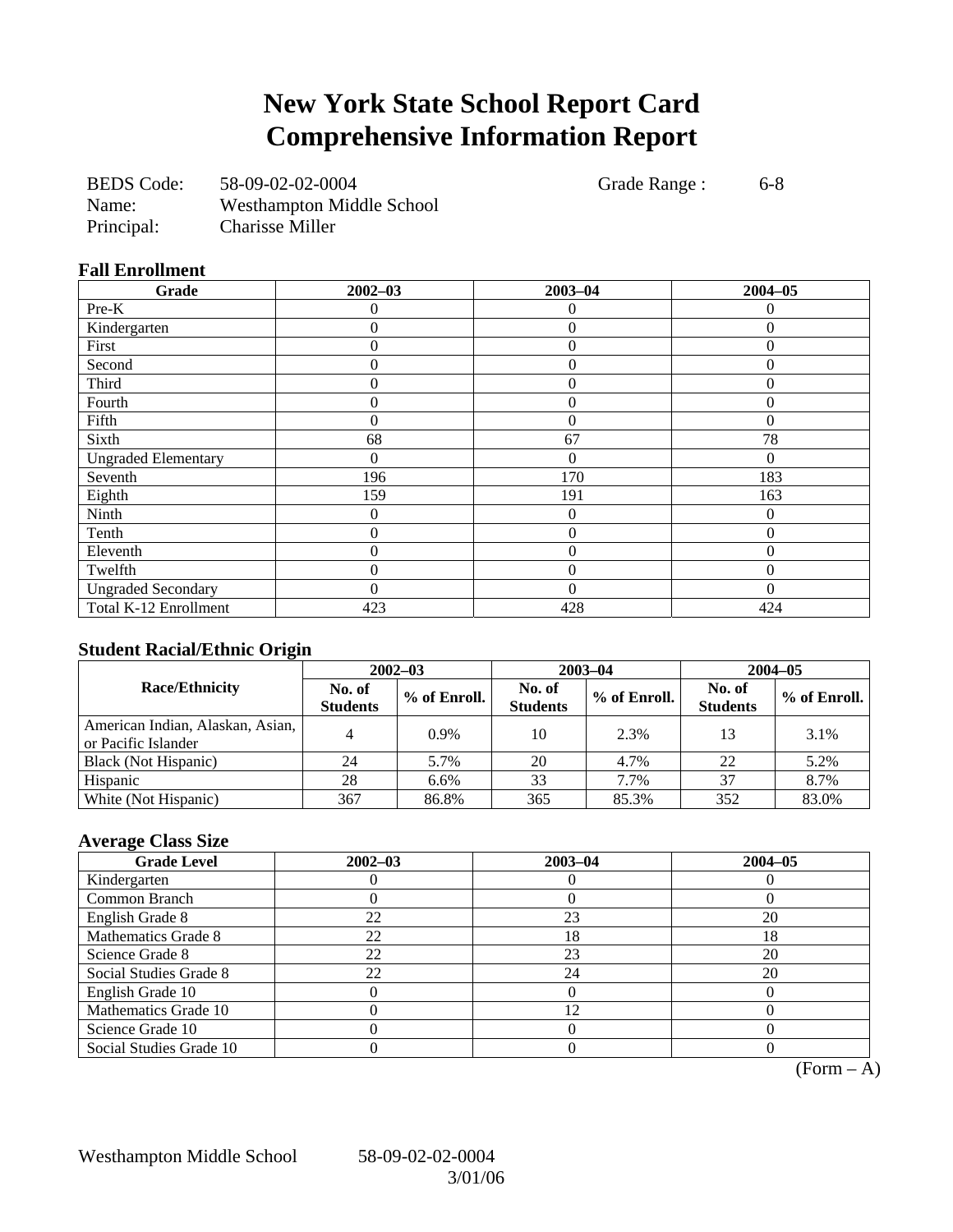#### **District Need to Resource Capacity Category**

| <b>N/RC Category</b> | <b>Description</b>                                                       |
|----------------------|--------------------------------------------------------------------------|
|                      | This is a school district with low student needs in relation to district |
|                      | resource capacity.                                                       |

#### **Similar School Group and Description**

| <b>Similar School Group</b> | <b>Description</b>                                                |
|-----------------------------|-------------------------------------------------------------------|
|                             | All schools in this group are middle level schools in school      |
| 35                          | districts with low student needs in relation to district resource |
|                             | capacity. The schools in this group are in the middle range of    |
|                             | student needs for middle level schools in these districts.        |

All schools within the same N/RC category are divided into three similar school groups defined by the percentage of students in the school who are eligible for the free-lunch program and/or who are limited English proficient (also known as English language learners).

#### **Student Demographics Used To Determine Similar Schools Group**

| ີ                                 | $2002 - 03$ |         | $2003 - 04$ |         | $2004 - 05$ |         |
|-----------------------------------|-------------|---------|-------------|---------|-------------|---------|
|                                   | Count       | Percent | Count       | Percent | Count       | Percent |
| <b>Limited English Proficient</b> |             | 2.1%    | 10          | 2.3%    |             | .9%     |
| <b>Eligible for Free Lunch</b>    | 28<br>6.6%  |         |             | 3.5%    | 20          | 4.7%    |

#### **Attendance and Suspension**

|                               | $2001 - 02$               |                   |                           | $2002 - 03$       | $2003 - 04$               |                   |
|-------------------------------|---------------------------|-------------------|---------------------------|-------------------|---------------------------|-------------------|
|                               | No. of<br><b>Students</b> | $%$ of<br>Enroll. | No. of<br><b>Students</b> | $%$ of<br>Enroll. | No. of<br><b>Students</b> | $%$ of<br>Enroll. |
| <b>Annual Attendance Rate</b> |                           | 94.1%             |                           | 94.7%             |                           | 95.9%             |
| <b>Student Suspensions</b>    | $\sim$                    | 5.1%              |                           | 3.3%              |                           | 1.2%              |

### **Student Socioeconomic and Stability Indicators**

#### **(Percent of Enrollment)**

|                          | $2002 - 03$ | $2003 - 04$ | $2004 - 05$ |  |  |
|--------------------------|-------------|-------------|-------------|--|--|
| <b>Reduced Lunch</b>     | $3.1\%$     | 3.3%        | 3.5%        |  |  |
| <b>Public Assistance</b> | $1 - 10\%$  | $1 - 10\%$  | $1 - 10%$   |  |  |
| <b>Student Stability</b> | 96%         | 96%         | 97%         |  |  |

### **Staff Counts**

| Staff                                 | $2004 - 05$ |
|---------------------------------------|-------------|
| <b>Total Teachers</b>                 |             |
| <b>Total Other Professional Staff</b> |             |
| <b>Total Paraprofessionals</b>        | NΑ          |
| Teaching Out of Certification*        |             |

\*Teaching out of certification more than on an incidental basis.

 $(Form - B)$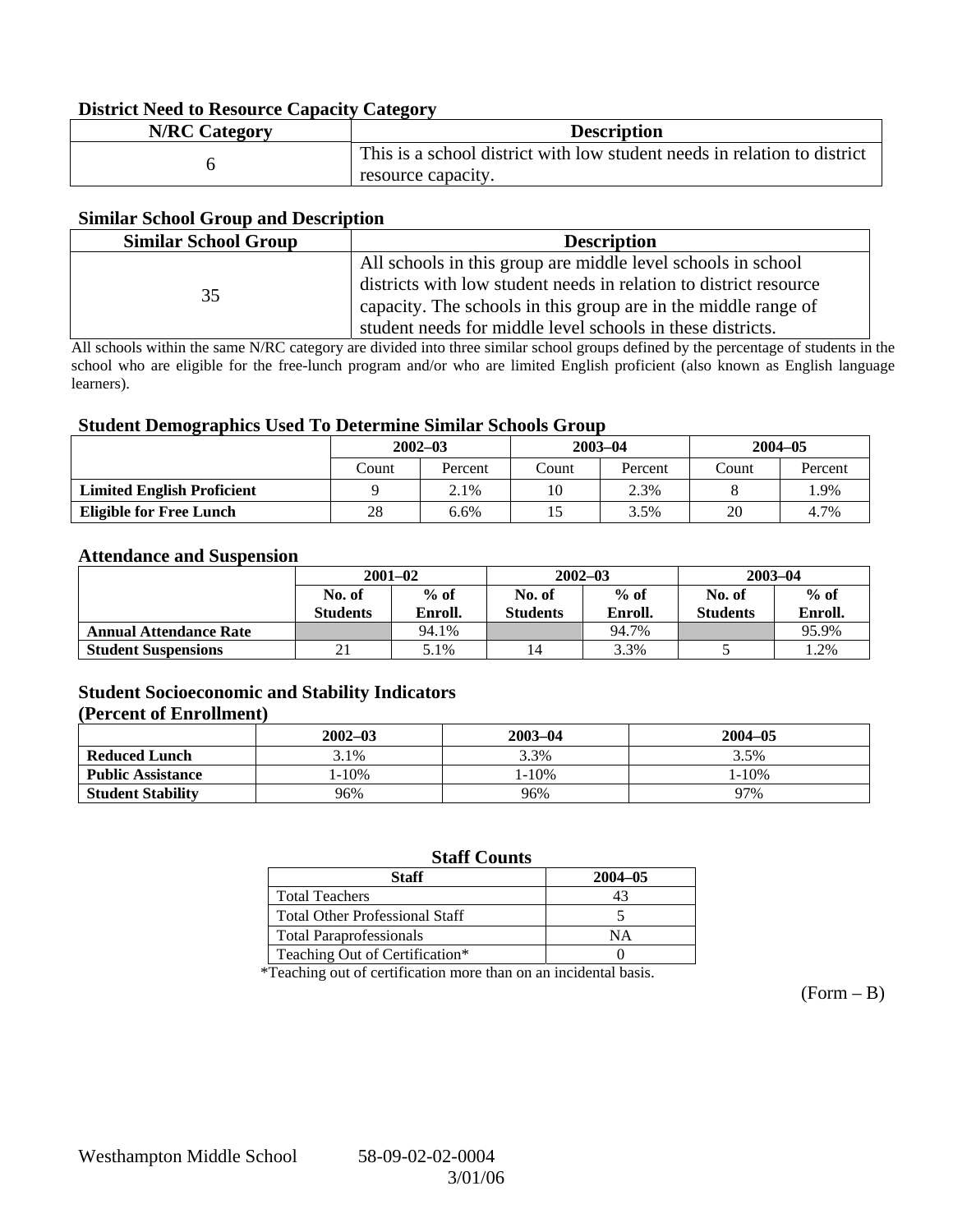### **High School Graduates and Noncompleters**

|                         | <b>High School Graduates and Completers</b>  | $2002 - 03$    | $2003 - 04$    | $2004 - 05$    |
|-------------------------|----------------------------------------------|----------------|----------------|----------------|
|                         | Total Graduates*                             |                | $\Omega$       | 0              |
| General-                | <b>Regents Diplomas</b>                      | $\Omega$       | $\Omega$       | $\Omega$       |
| <b>Education</b>        | % Regents Diplomas                           | 0%             | 0%             | 0%             |
| <b>Students</b>         | Regents Diplomas with Advanced Designation** |                |                | $\Omega$       |
|                         | % Regents Diplomas with Advanced Designation |                |                | 0%             |
|                         | IEP Diplomas or Local Certificates           |                |                |                |
|                         | Total Graduates*                             | $\Omega$       | $\Omega$       | $\Omega$       |
|                         | <b>Regents Diplomas</b>                      | $\Omega$       | $\Omega$       | $\Omega$       |
| <b>Students</b><br>with | % Regents Diplomas                           | 0%             | 0%             | 0%             |
| <b>Disabilities</b>     | Regents Diplomas with Advanced Designation** |                |                | $\theta$       |
|                         | % Regents Diplomas with Advanced Designation |                |                | 0%             |
|                         | IEP Diplomas or Local Certificates           | $\Omega$       | $\Omega$       | 0              |
|                         | Total Graduates*                             | $\Omega$       | $\theta$       | $\Omega$       |
|                         | <b>Regents Diplomas</b>                      | $\Omega$       | $\theta$       | $\Omega$       |
| <b>All Students</b>     | % Regents Diplomas                           | 0%             | 0%             | 0%             |
|                         | Regents Diplomas with Advanced Designation** |                |                | $\Omega$       |
|                         | % Regents Diplomas with Advanced Designation |                |                | 0%             |
|                         | IEP Diplomas or Local Certificates           | $\overline{0}$ | $\overline{0}$ | $\overline{0}$ |

\* Only students awarded local diplomas or Regents endorsed diplomas are included in the count of high school graduates in this table. Data include graduates in August, January and June of the school year being reported.

\*\*Beginning with students who first entered grade 9 in 2001–02, students may earn a Regents diploma by passing (scoring 65–100) Regents exams in five areas and meeting course requirements. To earn a Regents diploma with advanced designation, the student must pass eight Regents exams. For more information, see http://www.emsc.nysed.gov/parents/gradreqtsfs.shtml.

#### **Post-Secondary Plans of 2004–05 Graduates**

|                                     |                | 4-year<br><b>College</b> | 2-year<br>College | <b>Other Post-</b><br><b>Secondary</b> | <b>Military</b> | <b>Employment</b> | <b>Adult</b><br><b>Services</b> | Plan<br><b>Unknown</b> | <b>Other</b><br><b>Known Plan</b> |
|-------------------------------------|----------------|--------------------------|-------------------|----------------------------------------|-----------------|-------------------|---------------------------------|------------------------|-----------------------------------|
| General-                            | <b>Number</b>  | $\theta$                 | $\theta$          | $\Omega$                               | $\theta$        | $\theta$          | $\Omega$                        | $\Omega$               | $\theta$                          |
| <b>Education</b><br><b>Students</b> | <b>Percent</b> | 0%                       | 0%                | 0%                                     | 0%              | 0%                | 0%                              | 0%                     | 0%                                |
| <b>Students</b><br>with             | <b>Number</b>  | $\Omega$                 | $\theta$          | $\Omega$                               | $\theta$        | $\theta$          | $\Omega$                        | $\Omega$               | $\theta$                          |
| <b>Disabilities</b>                 | <b>Percent</b> | 0%                       | 0%                | 0%                                     | 0%              | 0%                | 0%                              | 0%                     | 0%                                |
| All                                 | <b>Number</b>  | $\Omega$                 | $\Omega$          | $\Omega$                               | $\Omega$        | $\theta$          | $\Omega$                        | $\Omega$               | $\theta$                          |
| <b>Students</b>                     | <b>Percent</b> | 0%                       | 0%                | 0%                                     | 0%              | 0%                | 0%                              | 0%                     | 0%                                |

#### **High School Noncompletion Rates**

|                      |                            |                 | $2002 - 03$ | $2003 - 04$     |         | $2004 - 05$     |         |
|----------------------|----------------------------|-----------------|-------------|-----------------|---------|-----------------|---------|
|                      |                            | No. of          | $%$ of      | No. of          | $%$ of  | No. of          | $%$ of  |
|                      |                            | <b>Students</b> | Enroll.     | <b>Students</b> | Enroll. | <b>Students</b> | Enroll. |
| General-             | Dropped Out                |                 |             |                 | 100.0%  |                 | $0.0\%$ |
| <b>Education</b>     | Entered GED Program*       |                 |             |                 | $0.0\%$ |                 | $0.0\%$ |
| <b>Students</b>      | <b>Total Noncompleters</b> |                 |             |                 | 100.0%  |                 | $0.0\%$ |
| <b>Students with</b> | Dropped Out                |                 |             |                 | $0.0\%$ |                 | $0.0\%$ |
| <b>Disabilities</b>  | Entered GED Program*       |                 |             |                 | $0.0\%$ |                 | $0.0\%$ |
|                      | <b>Total Noncompleters</b> |                 |             |                 | $0.0\%$ |                 | $0.0\%$ |
| All                  | Dropped Out                |                 | $0.0\%$     |                 | 100.0%  |                 | $0.0\%$ |
| <b>Students</b>      | Entered GED Program*       |                 | $0.0\%$     |                 | $0.0\%$ |                 | $0.0\%$ |
|                      | <b>Total Noncompleters</b> |                 | $0.0\%$     |                 | 100.0%  |                 | $0.0\%$ |

\*The number and percentage of students who left a program leading to a high school diploma and entered a program leading to a high school equivalency diploma.

 $(Form - C)$ 

Westhampton Middle School 58-09-02-02-0004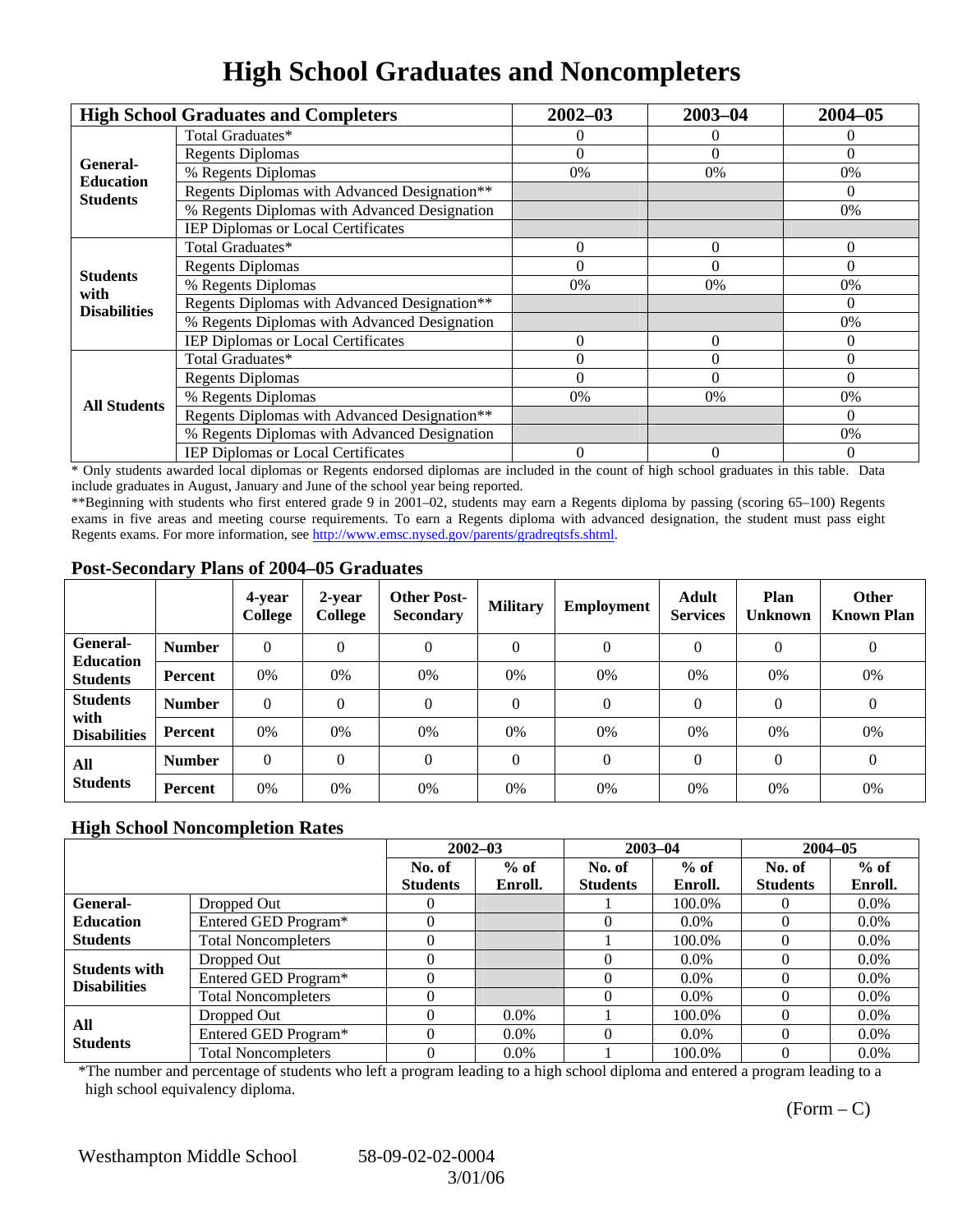## **Career Development and Occupational Studies (CDOS)**

### **Percentage of Students Documenting Self- and Career-Awareness Information and Career Exploration Activities, K–3**

| <b>Grades</b> | $2002 - 03$ | $2003 - 04$ | $2004 - 05$ |
|---------------|-------------|-------------|-------------|
| K–1           | 9%          | $0\%$       | 0%          |
| $2 - 3$       | 9%          | 0%          | 0%          |

### **Students Developing a Career Plan, 4–12**

| <b>Grades</b> |                                      | $2002 - 03$ | 2003-04  | $2004 - 05$ |
|---------------|--------------------------------------|-------------|----------|-------------|
|               | Number of General-Education Students | $\Omega$    | $\Omega$ | $\Omega$    |
| $4 - 5$       | Number of Students with Disabilities | $\Omega$    | 0        | $\Omega$    |
|               | Number of All Students               | $\Omega$    | $\Omega$ | $\Omega$    |
|               | Percent of Enrollment                | 0%          | $0\%$    | 0%          |
|               | Number of General-Education Students | 140         | 268      | 308         |
| $6 - 8$       | Number of Students with Disabilities | 19          | 94       | 39          |
|               | Number of All Students               | 159         | 362      | 347         |
|               | Percent of Enrollment                | 38%         | 85%      | 82%         |
|               | Number of General-Education Students | $\Omega$    | 0        | $\Omega$    |
| $9 - 12$      | Number of Students with Disabilities | $\Omega$    | $\Omega$ | $\Omega$    |
|               | Number of All Students               | $\Omega$    | $\Omega$ | $\theta$    |
|               | Percent of Enrollment                | 0%          | $0\%$    | $0\%$       |

(Form – D)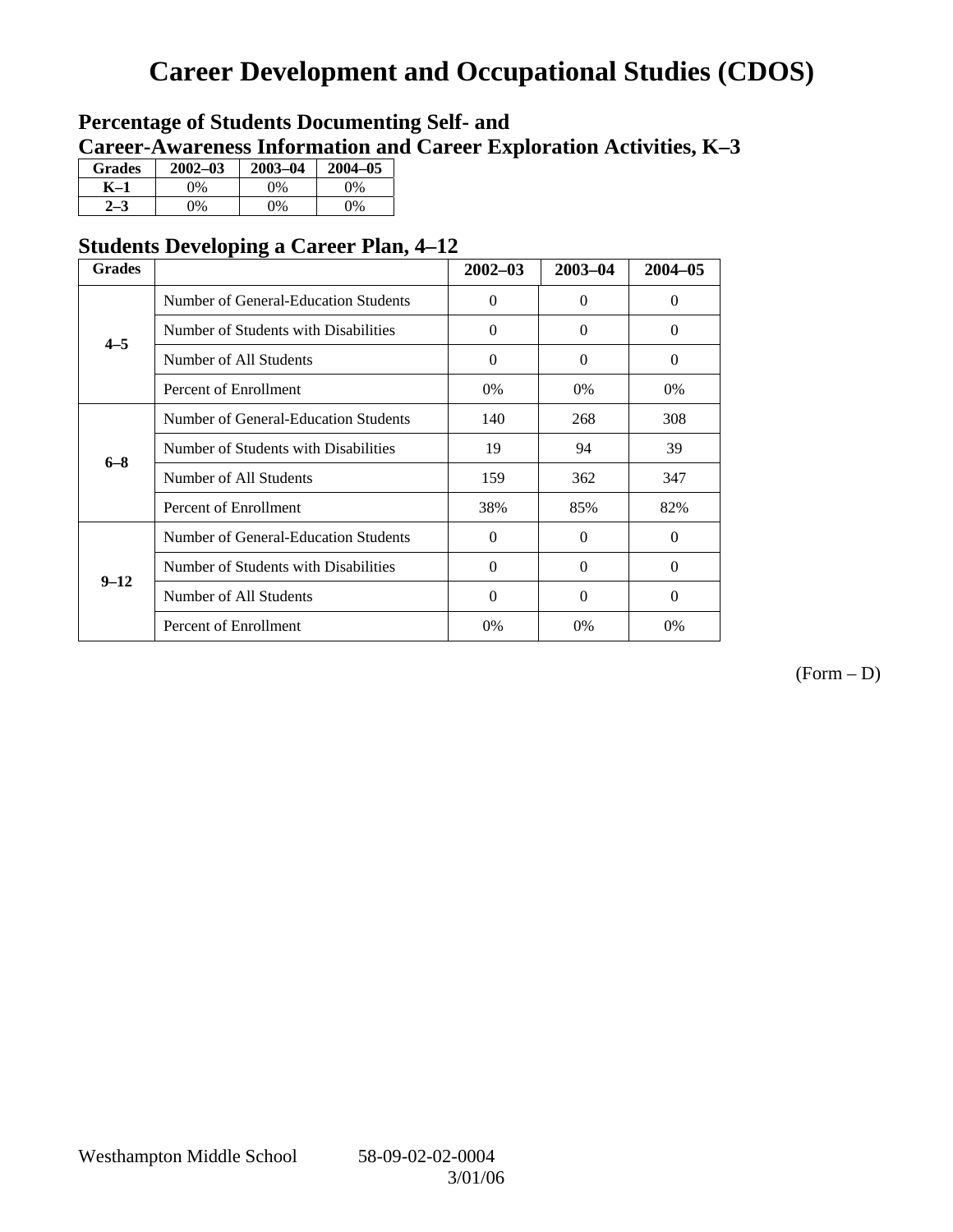# **Second Language Proficiency Examinations**

### **General-Education Students**

| <b>Test</b> | $2002 - 03$       |           |                   | $2003 - 04$ | $2004 - 05$ |           |  |
|-------------|-------------------|-----------|-------------------|-------------|-------------|-----------|--|
|             | <b>No. Tested</b> | % Passing | <b>No. Tested</b> | % Passing   | No. Tested  | % Passing |  |
| French      | 24                | 96%       | 23                | 100%        |             | 100%      |  |
| German      |                   | 0%        |                   | 0%          |             | 0%        |  |
| Italian     |                   | 0%        |                   | 0%          |             | 0%        |  |
| Latin       |                   | 0%        |                   | 0%          |             | 0%        |  |
| Spanish     | 85                | 99%       | 149               | 95%         | 20          | 98%       |  |

#### **Students with Disabilities**

| <b>Test</b> | $2002 - 03$ |           |            | $2003 - 04$ | $2004 - 05$       |           |  |
|-------------|-------------|-----------|------------|-------------|-------------------|-----------|--|
|             | No. Tested  | % Passing | No. Tested | % Passing   | <b>No. Tested</b> | % Passing |  |
| French      |             |           |            | 0%          |                   | 0%        |  |
| German      |             | 0%        |            | 0%          |                   | 0%        |  |
| Italian     |             | 0%        |            | 0%          |                   | 0%        |  |
| Latin       |             | 0%        |            | 0%          |                   | 0%        |  |
| Spanish     |             | 100%      |            | 0%          |                   | 100%      |  |

### **Regents Competency Tests**

### **General-Education Students**

| <b>Test</b>           | $2002 - 03$       |           |                   | $2003 - 04$ | $2004 - 05$ |           |  |
|-----------------------|-------------------|-----------|-------------------|-------------|-------------|-----------|--|
|                       | <b>No. Tested</b> | % Passing | <b>No. Tested</b> | % Passing   | No. Tested  | % Passing |  |
| <b>Mathematics</b>    |                   | 0%        |                   | 0%          |             | 0%        |  |
| Science               |                   | 0%        |                   | 0%          |             | 0%        |  |
| Reading               |                   | 0%        |                   | $0\%$       |             | 0%        |  |
| Writing               |                   | 0%        |                   | 0%          |             | 0%        |  |
| <b>Global Studies</b> |                   | 0%        |                   | 0%          |             | 0%        |  |
| U.S. Hist & Gov't     |                   | 0%        |                   | $0\%$       |             | 0%        |  |

### **Students with Disabilities**

| <b>Test</b>           | $2002 - 03$       |           |            | $2003 - 04$ | $2004 - 05$ |           |  |
|-----------------------|-------------------|-----------|------------|-------------|-------------|-----------|--|
|                       | <b>No. Tested</b> | % Passing | No. Tested | % Passing   | No. Tested  | % Passing |  |
| <b>Mathematics</b>    |                   | 0%        |            | 0%          |             |           |  |
| Science               |                   | 0%        |            | 0%          |             |           |  |
| Reading               |                   | 0%        |            | 0%          |             | 0%        |  |
| Writing               |                   | 0%        |            | 0%          |             | 0%        |  |
| <b>Global Studies</b> |                   | 0%        |            | 0%          |             | 0%        |  |
| U.S. Hist & Gov't     |                   | 0%        |            | 0%          |             | 0%        |  |

 $(Form - E)$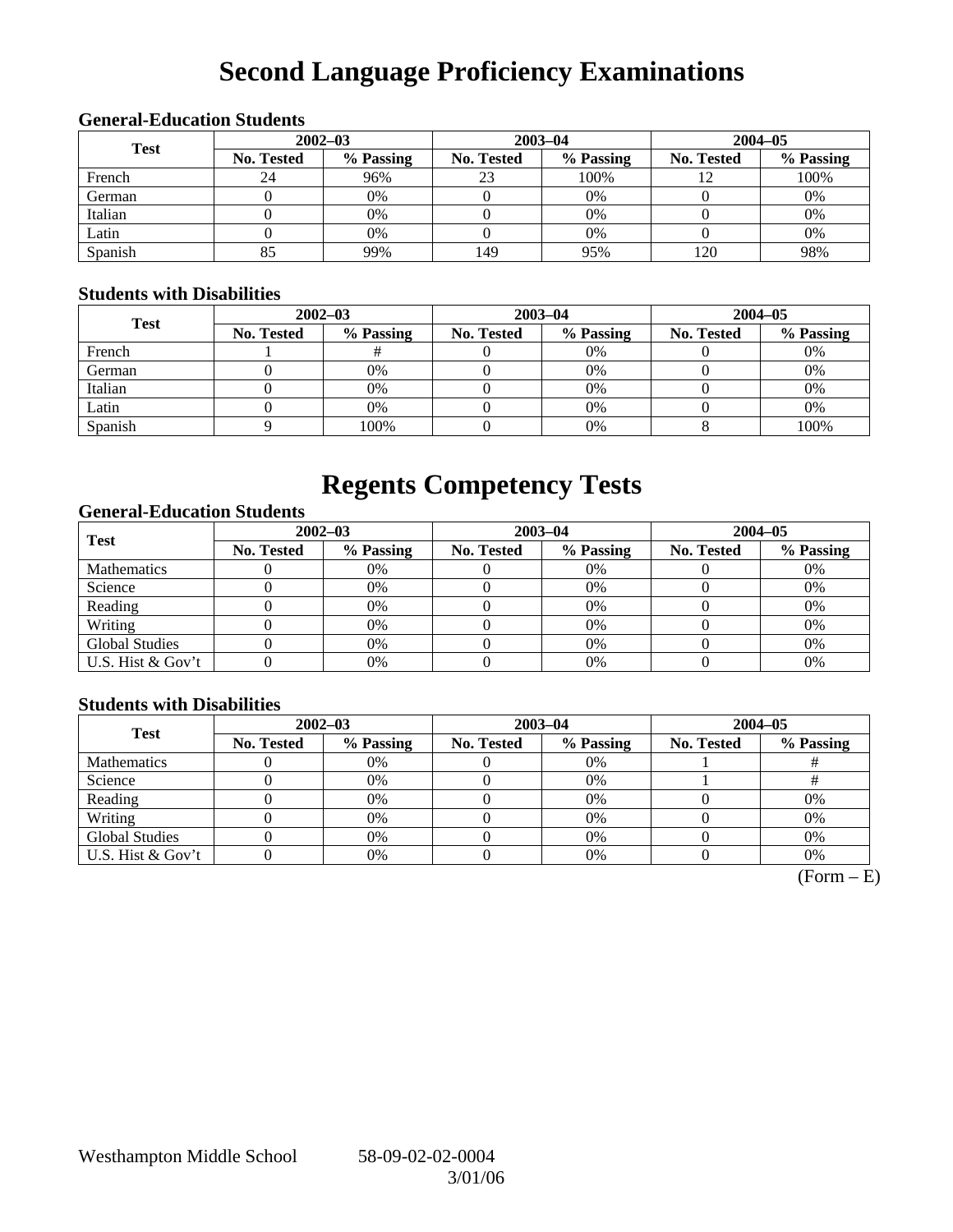# **Regents Examinations**

|                                     | <b>All Students</b> |                                     |                  |                  | <b>Students with Disabilities</b> |                  |  |  |
|-------------------------------------|---------------------|-------------------------------------|------------------|------------------|-----------------------------------|------------------|--|--|
|                                     | $2002 - 03$         | $2003 - 04$                         | $2004 - 05$      | $2002 - 03$      | $2003 - 04$                       | $2004 - 05$      |  |  |
|                                     |                     | <b>Comprehensive English</b>        |                  |                  |                                   |                  |  |  |
| Number Tested                       | $\Omega$            | $\theta$                            | $\boldsymbol{0}$ | $\boldsymbol{0}$ | $\boldsymbol{0}$                  | $\mathbf{0}$     |  |  |
| Number Scoring 55-100               | $\theta$            | $\theta$                            | $\overline{0}$   | $\mathbf{0}$     | $\overline{0}$                    | $\overline{0}$   |  |  |
| Number Scoring 65-100               | $\overline{0}$      | $\overline{0}$                      | $\overline{0}$   | $\overline{0}$   | $\overline{0}$                    | $\overline{0}$   |  |  |
| Number Scoring 85-100               | $\overline{0}$      | $\overline{0}$                      | $\overline{0}$   | $\overline{0}$   | $\overline{0}$                    | $\overline{0}$   |  |  |
| Percentage of Tested Scoring 55-100 | 0%                  | 0%                                  | 0%               | 0%               | 0%                                | 0%               |  |  |
| Percentage of Tested Scoring 65-100 | 0%                  | 0%                                  | 0%               | 0%               | 0%                                | 0%               |  |  |
| Percentage of Tested Scoring 85-100 | 0%                  | 0%                                  | 0%               | 0%               | 0%                                | 0%               |  |  |
|                                     |                     | <b>Mathematics A</b>                |                  |                  |                                   |                  |  |  |
| Number Tested                       | $\overline{27}$     | 27                                  | 62               | $\boldsymbol{0}$ | $\mathbf{0}$                      | $\boldsymbol{0}$ |  |  |
| Number Scoring 55-100               | 27                  | $\overline{27}$                     | 62               | $\mathbf{0}$     | $\mathbf{0}$                      | $\overline{0}$   |  |  |
| Number Scoring 65-100               | 27                  | 27                                  | 62               | $\overline{0}$   | $\overline{0}$                    | $\overline{0}$   |  |  |
| Number Scoring 85-100               | $\overline{26}$     | $\overline{25}$                     | $\overline{51}$  | $\overline{0}$   | $\overline{0}$                    | $\overline{0}$   |  |  |
| Percentage of Tested Scoring 55-100 | 100%                | 100%                                | 100%             | 0%               | 0%                                | 0%               |  |  |
| Percentage of Tested Scoring 65-100 | 100%                | 100%                                | 100%             | 0%               | 0%                                | 0%               |  |  |
| Percentage of Tested Scoring 85-100 | 96%                 | 93%                                 | 82%              | 0%               | 0%                                | 0%               |  |  |
| <b>Mathematics B</b>                |                     |                                     |                  |                  |                                   |                  |  |  |
| Number Tested                       | $\mathbf{1}$        | $\mathbf{0}$                        | 11               | $\mathbf{0}$     | $\overline{0}$                    | $\boldsymbol{0}$ |  |  |
| Number Scoring 55-100               | $\#$                | $\overline{0}$                      | 11               | $\mathbf{0}$     | $\overline{0}$                    | $\boldsymbol{0}$ |  |  |
| Number Scoring 65-100               | $\overline{\#}$     | $\boldsymbol{0}$                    | 11               | $\boldsymbol{0}$ | $\boldsymbol{0}$                  | $\boldsymbol{0}$ |  |  |
| Number Scoring 85-100               | $\#$                | $\overline{0}$                      | $\overline{7}$   | $\overline{0}$   | $\overline{0}$                    | $\overline{0}$   |  |  |
| Percentage of Tested Scoring 55-100 | $\#$                | 0%                                  | 100%             | 0%               | 0%                                | 0%               |  |  |
| Percentage of Tested Scoring 65-100 | $\#$                | $\overline{0\%}$                    | 100%             | 0%               | 0%                                | 0%               |  |  |
| Percentage of Tested Scoring 85-100 | #                   | 0%                                  | 64%              | 0%               | 0%                                | 0%               |  |  |
|                                     |                     | <b>Global History and Geography</b> |                  |                  |                                   |                  |  |  |
| Number Tested                       | $\overline{0}$      | $\Omega$                            | $\mathbf{0}$     | $\boldsymbol{0}$ | $\boldsymbol{0}$                  | $\boldsymbol{0}$ |  |  |
| Number Scoring 55-100               | $\boldsymbol{0}$    | $\boldsymbol{0}$                    | $\boldsymbol{0}$ | $\boldsymbol{0}$ | $\boldsymbol{0}$                  | $\boldsymbol{0}$ |  |  |
| Number Scoring 65-100               | $\overline{0}$      | $\overline{0}$                      | $\overline{0}$   | $\mathbf{0}$     | $\overline{0}$                    | $\mathbf{0}$     |  |  |
| Number Scoring 85-100               | $\overline{0}$      | $\overline{0}$                      | $\overline{0}$   | $\overline{0}$   | $\overline{0}$                    | $\overline{0}$   |  |  |
| Percentage of Tested Scoring 55-100 | 0%                  | $\overline{0\%}$                    | $\overline{0\%}$ | $\overline{0\%}$ | 0%                                | $\overline{0\%}$ |  |  |
| Percentage of Tested Scoring 65-100 | 0%                  | 0%                                  | 0%               | 0%               | 0%                                | 0%               |  |  |
| Percentage of Tested Scoring 85-100 | 0%                  | 0%                                  | 0%               | 0%               | 0%                                | 0%               |  |  |
|                                     |                     | <b>U.S. History and Government</b>  |                  |                  |                                   |                  |  |  |
| Number Tested                       | $\theta$            | $\theta$                            | $\overline{0}$   | $\boldsymbol{0}$ | $\boldsymbol{0}$                  | $\boldsymbol{0}$ |  |  |
| Number Scoring 55-100               | $\overline{0}$      | $\overline{0}$                      | $\overline{0}$   | $\overline{0}$   | $\mathbf{0}$                      | $\mathbf{0}$     |  |  |
| Number Scoring 65-100               | $\overline{0}$      | $\overline{0}$                      | $\overline{0}$   | $\boldsymbol{0}$ | $\boldsymbol{0}$                  | $\boldsymbol{0}$ |  |  |
| Number Scoring 85-100               | $\overline{0}$      | $\overline{0}$                      | $\overline{0}$   | $\overline{0}$   | $\overline{0}$                    | $\overline{0}$   |  |  |
| Percentage of Tested Scoring 55-100 | 0%                  | 0%                                  | 0%               | 0%               | $\overline{0\%}$                  | 0%               |  |  |
| Percentage of Tested Scoring 65-100 | 0%                  | 0%                                  | 0%               | 0%               | 0%                                | 0%               |  |  |
| Percentage of Tested Scoring 85-100 | 0%                  | 0%                                  | 0%               | 0%               | 0%                                | 0%               |  |  |

 $\overline{(Form - F)}$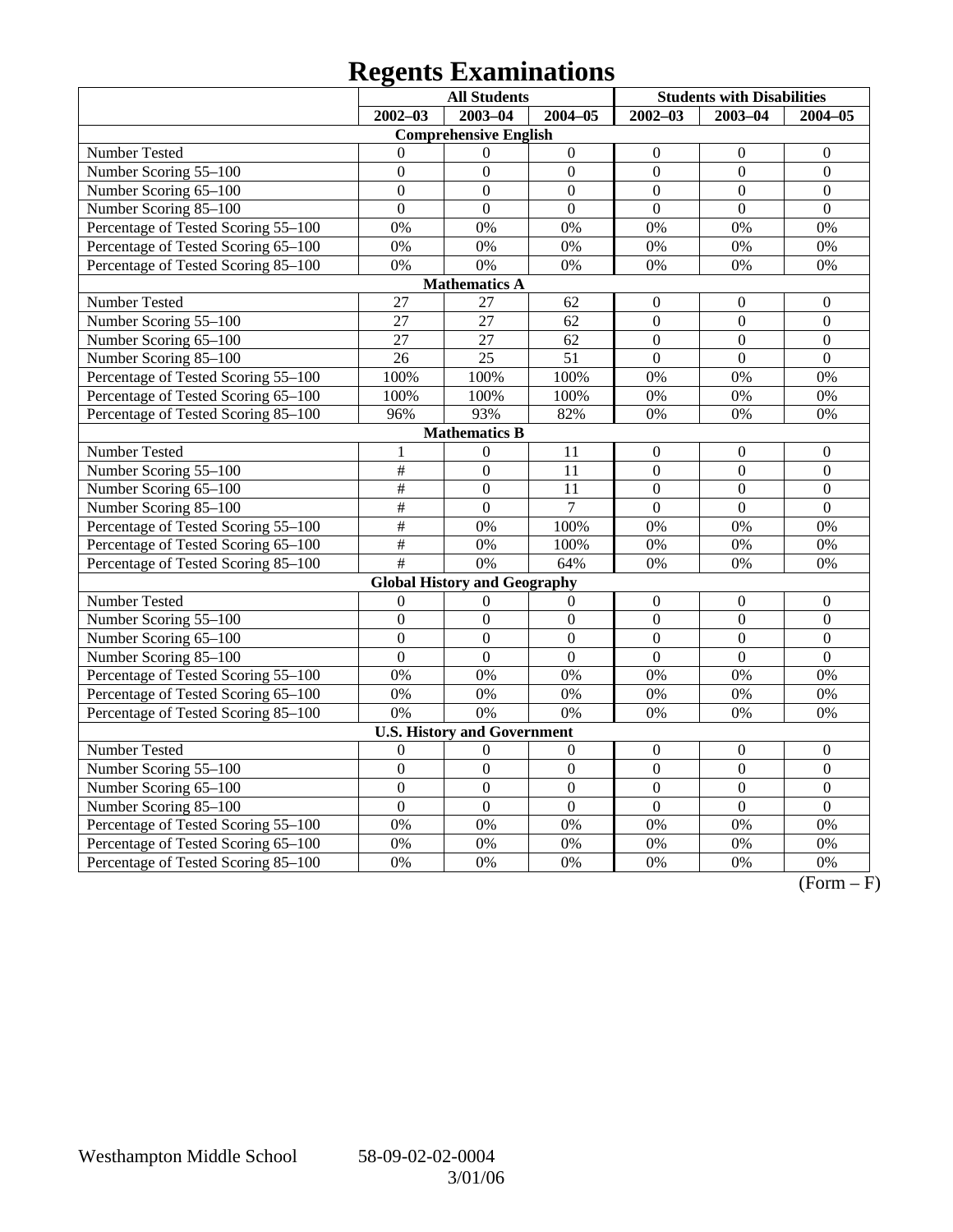### **Regents Examinations**

|                                     |                           | <b>All Students</b>                   |                  |                  | <b>Students with Disabilities</b> |                  |
|-------------------------------------|---------------------------|---------------------------------------|------------------|------------------|-----------------------------------|------------------|
|                                     | $2002 - 03$               | 2003-04                               | $2004 - 05$      | $2002 - 03$      | $2003 - 04$                       | $2004 - 05$      |
|                                     |                           | <b>Living Environment</b>             |                  |                  |                                   |                  |
| Number Tested                       | 1                         | $\theta$                              | 42               | $\boldsymbol{0}$ | $\mathbf{0}$                      | $\overline{0}$   |
| Number Scoring 55-100               | $\overline{\overline{t}}$ | $\overline{0}$                        | 42               | $\overline{0}$   | $\overline{0}$                    | $\overline{0}$   |
| Number Scoring 65-100               | $\overline{\#}$           | $\mathbf{0}$                          | 42               | $\mathbf{0}$     | $\mathbf{0}$                      | $\boldsymbol{0}$ |
| Number Scoring 85-100               | $\#$                      | $\theta$                              | 40               | $\Omega$         | $\overline{0}$                    | $\overline{0}$   |
| Percentage of Tested Scoring 55-100 | $\#$                      | 0%                                    | 100%             | 0%               | 0%                                | 0%               |
| Percentage of Tested Scoring 65-100 | #                         | 0%                                    | 100%             | 0%               | 0%                                | 0%               |
| Percentage of Tested Scoring 85-100 | #                         | 0%                                    | 95%              | 0%               | 0%                                | 0%               |
|                                     |                           | <b>Physical Setting/Earth Science</b> |                  |                  |                                   |                  |
| Number Tested                       | 22                        | 44                                    | 128              | $\theta$         | $\overline{0}$                    | $\overline{0}$   |
| Number Scoring 55-100               | 22                        | 44                                    | 128              | $\mathbf{0}$     | $\overline{0}$                    | $\overline{0}$   |
| Number Scoring 65-100               | 22                        | 44                                    | 125              | $\mathbf{0}$     | $\overline{0}$                    | $\boldsymbol{0}$ |
| Number Scoring 85-100               | 22                        | 42                                    | 76               | $\mathbf{0}$     | $\mathbf{0}$                      | $\mathbf{0}$     |
| Percentage of Tested Scoring 55-100 | 100%                      | 100%                                  | 100%             | 0%               | 0%                                | 0%               |
| Percentage of Tested Scoring 65-100 | 100%                      | 100%                                  | 98%              | 0%               | 0%                                | 0%               |
| Percentage of Tested Scoring 85-100 | 100%                      | 95%                                   | 59%              | 0%               | 0%                                | 0%               |
|                                     |                           | <b>Physical Setting/Chemistry</b>     |                  |                  |                                   |                  |
| Number Tested                       | $\theta$                  | $\theta$                              | $\boldsymbol{0}$ | $\mathbf{0}$     | $\mathbf{0}$                      | $\overline{0}$   |
| Number Scoring 55-100               | $\overline{0}$            | $\overline{0}$                        | $\overline{0}$   | $\overline{0}$   | $\overline{0}$                    | $\overline{0}$   |
| Number Scoring 65-100               | $\overline{0}$            | $\overline{0}$                        | $\overline{0}$   | $\overline{0}$   | $\overline{0}$                    | $\mathbf{0}$     |
| Number Scoring 85-100               | $\overline{0}$            | $\theta$                              | $\overline{0}$   | $\overline{0}$   | $\overline{0}$                    | $\mathbf{0}$     |
| Percentage of Tested Scoring 55-100 | 0%                        | 0%                                    | 0%               | 0%               | 0%                                | 0%               |
| Percentage of Tested Scoring 65-100 | 0%                        | 0%                                    | 0%               | 0%               | 0%                                | 0%               |
| Percentage of Tested Scoring 85-100 | 0%                        | 0%                                    | 0%               | 0%               | 0%                                | 0%               |
|                                     |                           | <b>Physical Setting/Physics</b>       |                  |                  |                                   |                  |
| Number Tested                       |                           | 0                                     | $\boldsymbol{0}$ |                  | $\boldsymbol{0}$                  | $\overline{0}$   |
| Number Scoring 55-100               |                           | $\mathbf{0}$                          | $\mathbf{0}$     |                  | $\mathbf{0}$                      | $\boldsymbol{0}$ |
| Number Scoring 65-100               |                           | $\overline{0}$                        | $\mathbf{0}$     |                  | $\overline{0}$                    | $\overline{0}$   |
| Number Scoring 85-100               |                           | $\overline{0}$                        | $\boldsymbol{0}$ |                  | $\overline{0}$                    | $\mathbf{0}$     |
| Percentage of Tested Scoring 55-100 |                           | 0%                                    | 0%               |                  | 0%                                | 0%               |
| Percentage of Tested Scoring 65-100 |                           | 0%                                    | 0%               |                  | 0%                                | 0%               |
| Percentage of Tested Scoring 85-100 |                           | 0%                                    | 0%               |                  | 0%                                | 0%               |

\* Physical Setting/Physics results for 2002–03 are not included in the report card because the Department issued new conversion charts for assessments administered in that year.

### $(Form - G)$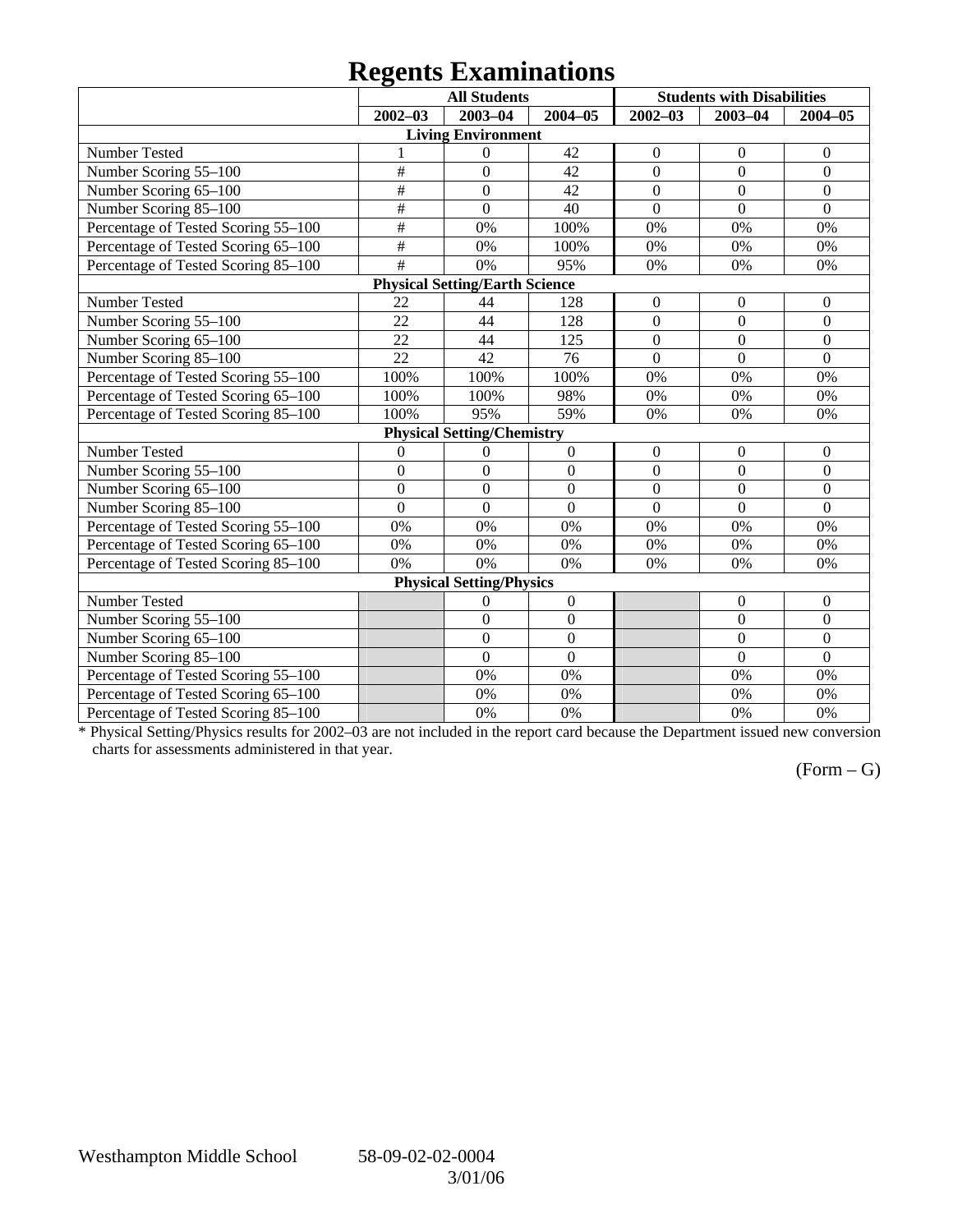# **Regents Examinations**

|                                     |                  | <b>All Students</b>          |                         | <b>Students with Disabilities</b> |                  |                  |
|-------------------------------------|------------------|------------------------------|-------------------------|-----------------------------------|------------------|------------------|
|                                     | $2002 - 03$      | 2003-04                      | $2004 - 05$             | $2002 - 03$                       | $2003 - 04$      | $2004 - 05$      |
|                                     |                  | <b>Comprehensive French</b>  |                         |                                   |                  |                  |
| Number Tested                       | 0                | $\boldsymbol{0}$             | $\boldsymbol{0}$        | $\boldsymbol{0}$                  | $\boldsymbol{0}$ | $\mathbf{0}$     |
| Number Scoring 55-100               | $\boldsymbol{0}$ | $\boldsymbol{0}$             | $\boldsymbol{0}$        | $\boldsymbol{0}$                  | $\mathbf{0}$     | $\boldsymbol{0}$ |
| Number Scoring 65-100               | $\boldsymbol{0}$ | $\boldsymbol{0}$             | $\boldsymbol{0}$        | $\boldsymbol{0}$                  | $\mathbf{0}$     | $\boldsymbol{0}$ |
| Number Scoring 85-100               | $\overline{0}$   | $\boldsymbol{0}$             | $\mathbf{0}$            | $\mathbf{0}$                      | $\mathbf{0}$     | $\mathbf{0}$     |
| Percentage of Tested Scoring 55-100 | 0%               | 0%                           | 0%                      | 0%                                | 0%               | 0%               |
| Percentage of Tested Scoring 65-100 | 0%               | 0%                           | $0\%$                   | 0%                                | 0%               | 0%               |
| Percentage of Tested Scoring 85-100 | 0%               | 0%                           | 0%                      | 0%                                | 0%               | 0%               |
|                                     |                  | <b>Comprehensive Italian</b> |                         |                                   |                  |                  |
| Number Tested                       | $\theta$         | $\boldsymbol{0}$             | $\boldsymbol{0}$        | $\boldsymbol{0}$                  | $\boldsymbol{0}$ | $\mathbf{0}$     |
| Number Scoring 55-100               | $\boldsymbol{0}$ | $\boldsymbol{0}$             | $\boldsymbol{0}$        | $\boldsymbol{0}$                  | $\boldsymbol{0}$ | $\boldsymbol{0}$ |
| Number Scoring 65-100               | $\boldsymbol{0}$ | $\boldsymbol{0}$             | $\boldsymbol{0}$        | $\boldsymbol{0}$                  | $\overline{0}$   | $\boldsymbol{0}$ |
| Number Scoring 85-100               | $\overline{0}$   | $\boldsymbol{0}$             | $\mathbf{0}$            | $\mathbf{0}$                      | $\mathbf{0}$     | $\boldsymbol{0}$ |
| Percentage of Tested Scoring 55-100 | 0%               | 0%                           | 0%                      | 0%                                | 0%               | 0%               |
| Percentage of Tested Scoring 65-100 | 0%               | 0%                           | $0\%$                   | 0%                                | 0%               | 0%               |
| Percentage of Tested Scoring 85-100 | 0%               | 0%                           | 0%                      | 0%                                | 0%               | 0%               |
|                                     |                  | <b>Comprehensive German</b>  |                         |                                   |                  |                  |
| Number Tested                       | $\mathbf{0}$     | $\boldsymbol{0}$             | $\boldsymbol{0}$        | $\boldsymbol{0}$                  | $\boldsymbol{0}$ | $\mathbf{0}$     |
| Number Scoring 55-100               | $\boldsymbol{0}$ | $\boldsymbol{0}$             | $\boldsymbol{0}$        | $\boldsymbol{0}$                  | $\boldsymbol{0}$ | $\boldsymbol{0}$ |
| Number Scoring 65-100               | $\boldsymbol{0}$ | $\boldsymbol{0}$             | $\boldsymbol{0}$        | $\boldsymbol{0}$                  | $\overline{0}$   | $\boldsymbol{0}$ |
| Number Scoring 85-100               | $\overline{0}$   | $\boldsymbol{0}$             | $\mathbf{0}$            | $\mathbf{0}$                      | $\mathbf{0}$     | $\overline{0}$   |
| Percentage of Tested Scoring 55-100 | 0%               | 0%                           | 0%                      | 0%                                | 0%               | 0%               |
| Percentage of Tested Scoring 65-100 | 0%               | 0%                           | $0\%$                   | 0%                                | 0%               | 0%               |
| Percentage of Tested Scoring 85-100 | 0%               | 0%                           | 0%                      | 0%                                | 0%               | 0%               |
|                                     |                  | <b>Comprehensive Hebrew</b>  |                         |                                   |                  |                  |
| Number Tested                       | $\boldsymbol{0}$ | $\boldsymbol{0}$             | $\boldsymbol{0}$        | $\boldsymbol{0}$                  | $\boldsymbol{0}$ | $\mathbf{0}$     |
| Number Scoring 55-100               | $\boldsymbol{0}$ | $\boldsymbol{0}$             | $\boldsymbol{0}$        | $\boldsymbol{0}$                  | $\boldsymbol{0}$ | $\boldsymbol{0}$ |
| Number Scoring 65-100               | $\boldsymbol{0}$ | $\boldsymbol{0}$             | $\boldsymbol{0}$        | $\boldsymbol{0}$                  | $\overline{0}$   | $\boldsymbol{0}$ |
| Number Scoring 85-100               | $\overline{0}$   | $\mathbf{0}$                 | $\mathbf{0}$            | $\mathbf{0}$                      | $\overline{0}$   | $\overline{0}$   |
| Percentage of Tested Scoring 55-100 | 0%               | 0%                           | 0%                      | 0%                                | 0%               | 0%               |
| Percentage of Tested Scoring 65-100 | 0%               | 0%                           | $0\%$                   | 0%                                | 0%               | 0%               |
| Percentage of Tested Scoring 85-100 | 0%               | 0%                           | $0\%$                   | 0%                                | 0%               | 0%               |
|                                     |                  | <b>Comprehensive Spanish</b> |                         |                                   |                  |                  |
| Number Tested                       | $\boldsymbol{0}$ | 1                            | 2                       | $\boldsymbol{0}$                  | $\boldsymbol{0}$ | $\mathbf{0}$     |
| Number Scoring 55-100               | $\boldsymbol{0}$ | $\#$                         | $\overline{\ddot{\pi}}$ | $\boldsymbol{0}$                  | $\mathbf{0}$     | $\boldsymbol{0}$ |
| Number Scoring 65-100               | $\boldsymbol{0}$ | #                            | #                       | $\boldsymbol{0}$                  | $\boldsymbol{0}$ | $\boldsymbol{0}$ |
| Number Scoring 85-100               | $\overline{0}$   | #                            | $\overline{\#}$         | $\mathbf{0}$                      | $\overline{0}$   | $\overline{0}$   |
| Percentage of Tested Scoring 55-100 | 0%               | $\overline{\#}$              | $\frac{1}{2}$           | 0%                                | 0%               | 0%               |
| Percentage of Tested Scoring 65-100 | 0%               | $\frac{1}{2}$                | $\frac{1}{2}$           | 0%                                | 0%               | 0%               |
| Percentage of Tested Scoring 85-100 | $0\%$            | #                            | #                       | 0%                                | 0%               | 0%               |
|                                     |                  | <b>Comprehensive Latin</b>   |                         |                                   |                  |                  |
| Number Tested                       | $\boldsymbol{0}$ | $\boldsymbol{0}$             | $\boldsymbol{0}$        | $\boldsymbol{0}$                  | $\boldsymbol{0}$ | $\mathbf{0}$     |
| Number Scoring 55-100               | $\boldsymbol{0}$ | $\boldsymbol{0}$             | $\boldsymbol{0}$        | $\boldsymbol{0}$                  | $\boldsymbol{0}$ | $\boldsymbol{0}$ |
| Number Scoring 65-100               | $\boldsymbol{0}$ | $\boldsymbol{0}$             | $\boldsymbol{0}$        | $\boldsymbol{0}$                  | $\boldsymbol{0}$ | $\boldsymbol{0}$ |
| Number Scoring 85-100               | $\boldsymbol{0}$ | $\boldsymbol{0}$             | $\boldsymbol{0}$        | $\boldsymbol{0}$                  | $\mathbf{0}$     | $\boldsymbol{0}$ |
| Percentage of Tested Scoring 55-100 | 0%               | 0%                           | $0\%$                   | 0%                                | 0%               | 0%               |
| Percentage of Tested Scoring 65-100 | 0%               | 0%                           | 0%                      | 0%                                | 0%               | 0%               |
| Percentage of Tested Scoring 85-100 | $0\%$            | 0%                           | 0%                      | 0%                                | 0%               | 0%               |

 $(Form - H)$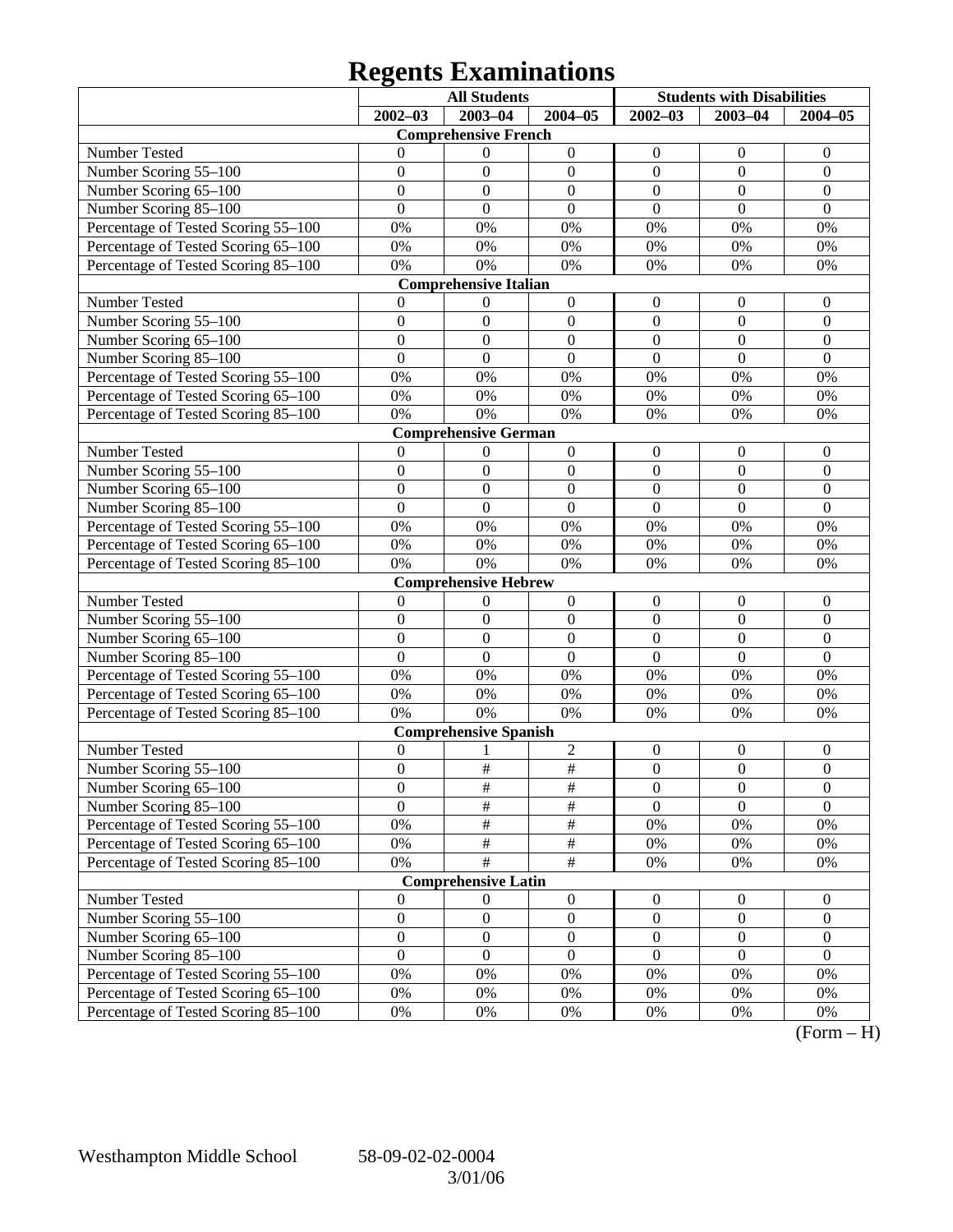|                 |                                   | <b>Number</b><br><b>Tested</b> | $\%$ at Level 1 | % at Level 2 | $\%$ at Level 3 | $\%$ at Level 4 |
|-----------------|-----------------------------------|--------------------------------|-----------------|--------------|-----------------|-----------------|
|                 | <b>General-Education Students</b> |                                | 0%              | 0%           | 0%              | 0%              |
| <b>Nov 2004</b> | <b>Students with Disabilities</b> |                                | 0%              | 0%           | 0%              | 0%              |
|                 | All Students                      |                                | 0%              | 0%           | 0%              | 0%              |

# **Elementary-Level Social Studies**

## **Middle-Level Social Studies**

|                  |                                   | <b>Number</b><br><b>Tested</b> | $\%$ at Level 1 | % at Level 2 | $%$ at Level 3 | $\%$ at Level 4 |
|------------------|-----------------------------------|--------------------------------|-----------------|--------------|----------------|-----------------|
|                  | <b>General-Education Students</b> | 138                            | 0%              | 9%           | 62%            | 29%             |
| <b>June 2005</b> | <b>Students with Disabilities</b> | 26                             | 0%              | 38%          | 54%            | 8%              |
|                  | All Students                      | 164                            | 0%              | !3%          | 61%            | 26%             |

 $(Form - I)$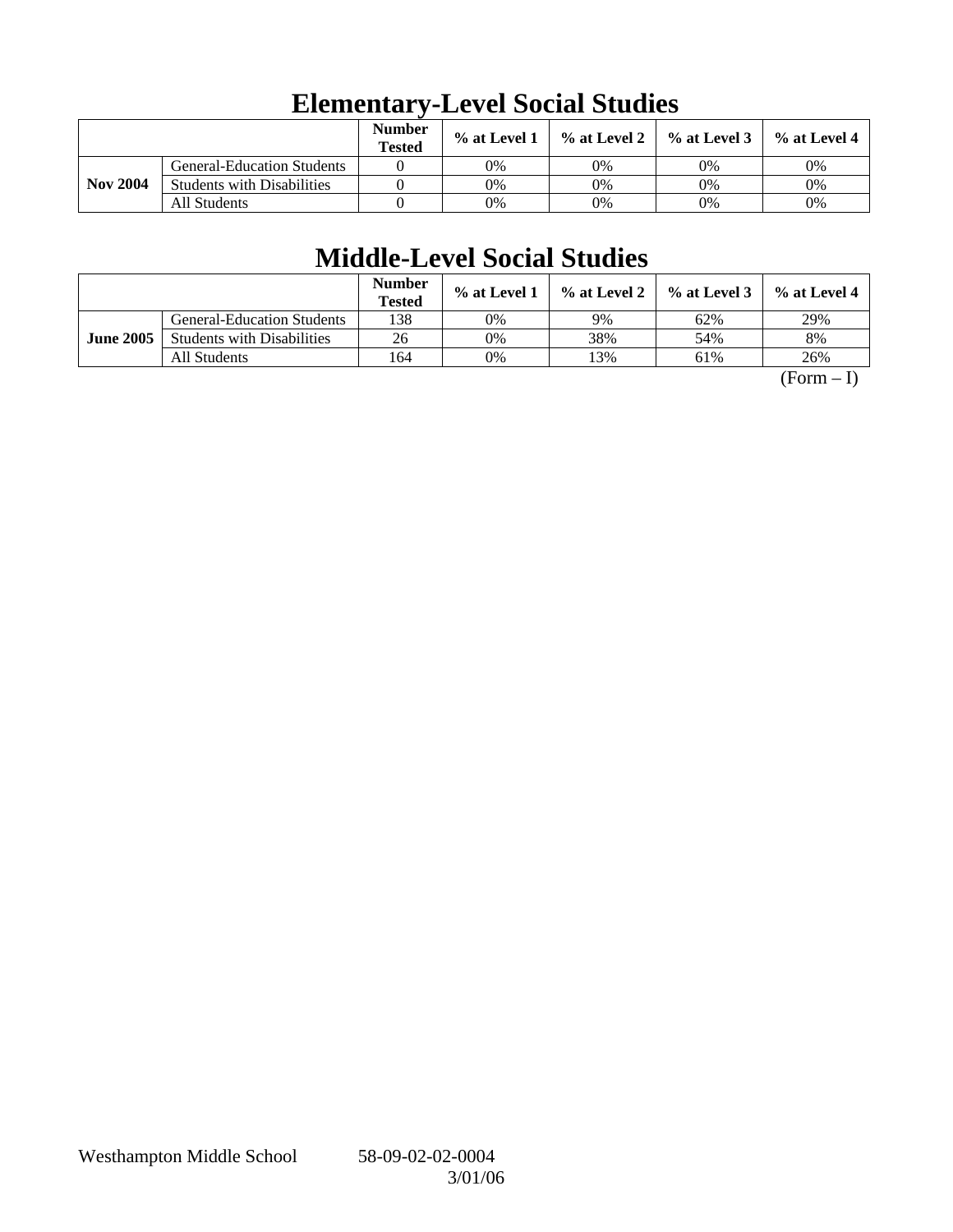### **New York State English as a Second Language Achievement Tests (NYSESLAT)\***

|                                           | <b>All Students</b> |                  |                  | <b>Students with Disabilities</b> |                  |                  |  |  |  |  |
|-------------------------------------------|---------------------|------------------|------------------|-----------------------------------|------------------|------------------|--|--|--|--|
|                                           | $2002 - 03$         | $2003 - 04$      | $2004 - 05$      | $2002 - 03$                       | $2003 - 04$      | $2004 - 05$      |  |  |  |  |
| Listening and Speaking (Grade K-1)        |                     |                  |                  |                                   |                  |                  |  |  |  |  |
| Number Tested                             |                     | $\theta$         | $\Omega$         |                                   | $\boldsymbol{0}$ | $\mathbf{0}$     |  |  |  |  |
| Beginning                                 |                     | $\overline{0}$   | $\boldsymbol{0}$ |                                   | $\boldsymbol{0}$ | $\mathbf{0}$     |  |  |  |  |
| Intermediate                              |                     | $\boldsymbol{0}$ | $\boldsymbol{0}$ |                                   | $\mathbf{0}$     | $\mathbf{0}$     |  |  |  |  |
| Advanced                                  |                     | $\Omega$         | $\Omega$         |                                   | $\Omega$         | $\theta$         |  |  |  |  |
| Proficient                                |                     | $\theta$         | $\Omega$         |                                   | $\boldsymbol{0}$ | $\boldsymbol{0}$ |  |  |  |  |
| Reading and Writing (Grade K-1)           |                     |                  |                  |                                   |                  |                  |  |  |  |  |
| Number Tested                             |                     | 0                | $\mathbf{0}$     |                                   | $\boldsymbol{0}$ | $\mathbf{0}$     |  |  |  |  |
| Beginning                                 |                     | $\boldsymbol{0}$ | $\mathbf{0}$     |                                   | $\boldsymbol{0}$ | $\overline{0}$   |  |  |  |  |
| Intermediate                              |                     | $\overline{0}$   | $\overline{0}$   |                                   | $\Omega$         | $\overline{0}$   |  |  |  |  |
| Advanced                                  |                     | $\overline{0}$   | $\overline{0}$   |                                   | $\Omega$         | $\boldsymbol{0}$ |  |  |  |  |
| Proficient                                |                     | $\Omega$         | $\theta$         |                                   | $\boldsymbol{0}$ | $\mathbf{0}$     |  |  |  |  |
| <b>Listening and Speaking (Grade 2-4)</b> |                     |                  |                  |                                   |                  |                  |  |  |  |  |
| Number Tested                             |                     | 0                | $\Omega$         |                                   | $\mathbf{0}$     | $\mathbf{0}$     |  |  |  |  |
| Beginning                                 |                     | $\overline{0}$   | $\overline{0}$   |                                   | $\mathbf{0}$     | $\overline{0}$   |  |  |  |  |
| Intermediate                              |                     | $\boldsymbol{0}$ | $\boldsymbol{0}$ |                                   | $\mathbf{0}$     | $\mathbf{0}$     |  |  |  |  |
| Advanced                                  |                     | $\boldsymbol{0}$ | $\mathbf{0}$     |                                   | $\mathbf{0}$     | $\boldsymbol{0}$ |  |  |  |  |
| Proficient                                |                     | $\Omega$         | $\Omega$         |                                   | $\Omega$         | $\mathbf{0}$     |  |  |  |  |
| Reading and Writing (Grade 2-4)           |                     |                  |                  |                                   |                  |                  |  |  |  |  |
| Number Tested                             |                     | $\overline{0}$   | $\Omega$         |                                   | $\mathbf{0}$     | $\mathbf{0}$     |  |  |  |  |
| Beginning                                 |                     | $\boldsymbol{0}$ | $\mathbf{0}$     |                                   | $\mathbf{0}$     | $\overline{0}$   |  |  |  |  |
| Intermediate                              |                     | $\overline{0}$   | $\overline{0}$   |                                   | $\Omega$         | $\overline{0}$   |  |  |  |  |
| Advanced                                  |                     | $\boldsymbol{0}$ | $\boldsymbol{0}$ |                                   | $\boldsymbol{0}$ | $\boldsymbol{0}$ |  |  |  |  |
| Proficient                                |                     | $\Omega$         | $\Omega$         |                                   | $\Omega$         | $\overline{0}$   |  |  |  |  |
| Listening and Speaking (Grade 5-6)        |                     |                  |                  |                                   |                  |                  |  |  |  |  |
| Number Tested                             |                     |                  | 2                |                                   | $\boldsymbol{0}$ | $\mathbf{0}$     |  |  |  |  |
| Beginning                                 |                     | $\#$             | $\#$             |                                   | $\mathbf{0}$     | $\mathbf{0}$     |  |  |  |  |
| Intermediate                              |                     | $\#$             | $\#$             |                                   | $\Omega$         | $\boldsymbol{0}$ |  |  |  |  |
| Advanced                                  |                     | $\#$             | $\#$             |                                   | $\boldsymbol{0}$ | $\boldsymbol{0}$ |  |  |  |  |
| Proficient                                |                     | #                | #                |                                   | $\boldsymbol{0}$ | $\mathbf{0}$     |  |  |  |  |
| Reading and Writing (Grade 5-6)           |                     |                  |                  |                                   |                  |                  |  |  |  |  |
| Number Tested                             |                     |                  | $\overline{c}$   |                                   | $\boldsymbol{0}$ | $\boldsymbol{0}$ |  |  |  |  |
| Beginning                                 |                     | #                | $\#$             |                                   | $\boldsymbol{0}$ | $\overline{0}$   |  |  |  |  |
| Intermediate                              |                     | #                | #                |                                   | $\overline{0}$   | $\overline{0}$   |  |  |  |  |
| Advanced                                  |                     | $\#$             | $\#$             |                                   | $\mathbf{0}$     | $\mathbf{0}$     |  |  |  |  |
| Proficient                                |                     | $\#$             | $\#$             |                                   | $\mathbf{0}$     | $\overline{0}$   |  |  |  |  |

\*The NYSESLAT was first administered in the 2002–03 school year, but complete data for all school districts were not available until 2003–04.

 $(Form - K)$